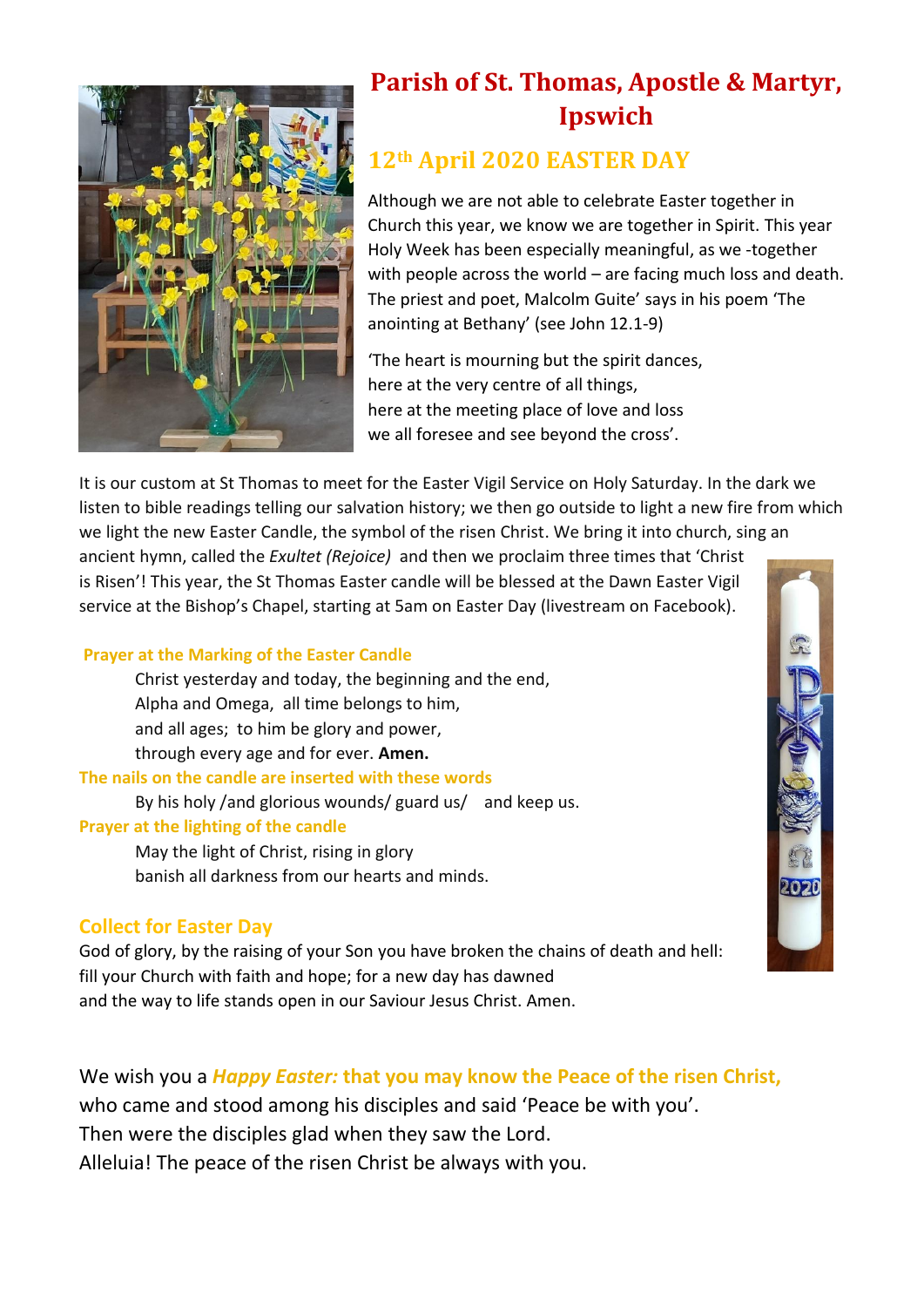# **Readings & Reflection**

**A reading from the letter of Paul to the Romans** Do you not know that all of us who have been baptized into Christ Jesus were baptized into his death? Therefore we have been buried with him by baptism into death, so that, just as Christ was raised from the dead by the glory of the Father, so we too might walk in newness of life.

For if we have been united with him in a death like his, we will certainly be united with him in a resurrection like his. We know that our old self was crucified with him so that the body of sin might be destroyed, and we might no longer be enslaved to sin. For whoever has died is freed from sin. But if we have died with Christ, we believe that we will also live with him. We know that Christ, being raised from the dead, will never die again; death no longer has dominion over him. The death he died, he died to sin, once for all; but the life he lives, he lives to God. So you also must consider yourselves dead to sin and alive to God in Christ Jesus. ( Romans 6.3-11)

# **Hear the gospel of our Lord Jesus Christ according to Matthew (28.1-10)**

After the sabbath, as the first day of the week was dawning, Mary Magdalene and the other Mary went to see the tomb. And suddenly there was a great earthquake; for an angel of the Lord, descending from heaven, came and rolled back the stone and sat on it. His appearance was like lightning, and his clothing white as snow. For fear of him the guards shook and became like dead men. But the angel said to the women, 'Do not be afraid; I know that you are looking for Jesus who was crucified. He is not here; for he has been raised, as he said. Come, see the place where he lay. Then go quickly and tell his disciples, "He has been raised from the dead, and indeed he is going ahead of you to Galilee; there you will see him." This is my message for you.' So they left the tomb quickly with fear and great joy, and ran to tell his disciples. Suddenly Jesus met them and said, 'Greetings!' And they came to him, took hold of his feet, and worshipped him. Then Jesus said to them, 'Do not be afraid; go and tell my brothers to go to Galilee; there they will see me.' **This is the gospel of the Lord.** *Praise to you, o Christ.*

# **Reflection**

In the four gospels, the stories of what happened on the first day of week, at dawn, are all slightly different. This is not surprising given the state the women and disciples were in after the events of Good Friday, followed by the shock of finding the tomb empty. Today, we read Matthew's gospel, which is especially dramatic, at once very frightening and utterly astonishing and awesome. Here, the women experience an earthquake and see the angel -what a sight!- rolling away the stone, sitting on it and talking to them. The guards faint! The women stand firm and hear the angel's words: 'do not be afraid – go and have a look where he lay- he is gone! Then the women



run, filled with fear and joy, to tell the disciples; and they meet Jesus on the road. They take hold of his feet and worship him. He again says: Do not be afraid and sends them to the disciples with a message.

*May I suggest that you spend some time this Easter with this gospel story and read it slowly, ponder the words, listen with the 'ear of your heart' and notice which words/ part of the story stand out for you. And then, talk to Jesus about it. Wishing you faith, joy and peace!*

*Revd Jutta*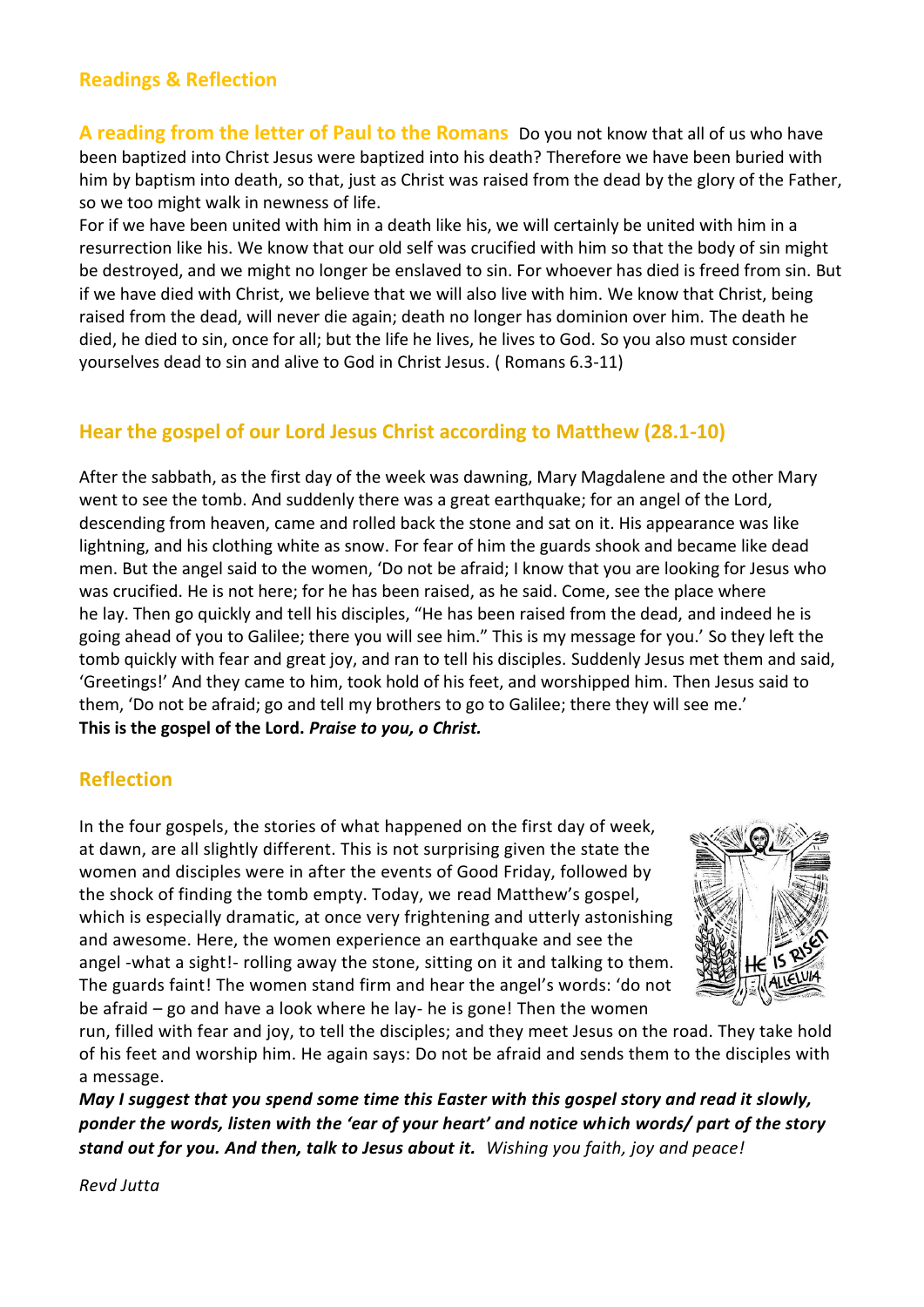# **Here are the words of two hymns you may like to sing or pray this week**

| Now the green blade riseth                              | Thine be the glory, risen, conquering Son; |
|---------------------------------------------------------|--------------------------------------------|
| from the buried grain,                                  | endless is the victory,                    |
| Wheat that in dark earth                                | thou o'er death hast won;                  |
| many days has lain;                                     | angels in bright raiment                   |
| Love lives again,                                       |                                            |
| that with the dead has been:                            | rolled the stone away,                     |
| Love is come again,                                     | kept the folded grave clothes              |
| like wheat that springeth green.                        | where thy body lay.                        |
|                                                         | <b>Refrain:</b>                            |
| In the grave they laid him,<br>Love by hatred slain,    | Thine be the glory, risen conquering Son,  |
| Thinking that never                                     | Endless is the vict'ry,                    |
| he would wake again.                                    | thou o'er death hast won.                  |
| Laid in the earth                                       |                                            |
| like grain that sleeps unseen:                          |                                            |
| Love is come again,                                     | Lo! Jesus meets us, risen from the tomb;   |
| like wheat that springeth green.                        | Lovingly he greets us,                     |
|                                                         | scatters fear and gloom;                   |
|                                                         | let the Church with gladness,              |
| Forth he came at Easter,                                | hymns of triumph sing;                     |
| like the risen grain,                                   | for her Lord now liveth,                   |
| He that for three days                                  | death hath lost its sting.                 |
| in the grave had lain.                                  |                                            |
| Quick from the dead                                     |                                            |
| my risen Lord is seen:                                  | No more we doubt thee,                     |
| Love is come again,<br>like wheat that springeth green. | glorious Prince of life;                   |
|                                                         | life is naught without thee;               |
| When our hearts are wintry, grieving, or in             | aid us in our strife;                      |
| pain,                                                   | make us more than conquerors,              |
| Thy touch can call us back to life again;               | through thy deathless love:                |
| Fields of our hearts that dead and bare                 |                                            |
| have been:                                              | bring us safe through Jordan               |
| Love is come again, like wheat that                     | to thy home above.                         |
| springeth green.                                        |                                            |
|                                                         | Edmond L Budry (1854-1932)                 |
| John Macleod Campbell Crum (1872-1958)                  | transl. Richard Birch Hoyle (1875-1939)    |
|                                                         |                                            |

# **Easter Sunday Worship on radio & TV**

**BBC Radio 4** *Sunday 12 April, 8.10-9am*

In a specially-compiled studio service, pre-recorded close to transmission, the Archbishop of Canterbury leads a meditation to celebrate the resurrection of Jesus Christ.

# **Urbi et Orbi ( Pope Francis) BBC One 11 am**

Live from Rome, Pope Francis delivers his Easter Message and Blessing Urbi et Orbi - to the city and to the world. BBC Religion Editor Martin Bashir, will provide commentary.

# **Sunday Worship BBC One 11.25am**

A special edition of Sunday Worship, with an Easter Sunday service coming from Bangor Cathedral in Wales, led by the Dean of Bangor, the Very Reverend Kathy Jones.